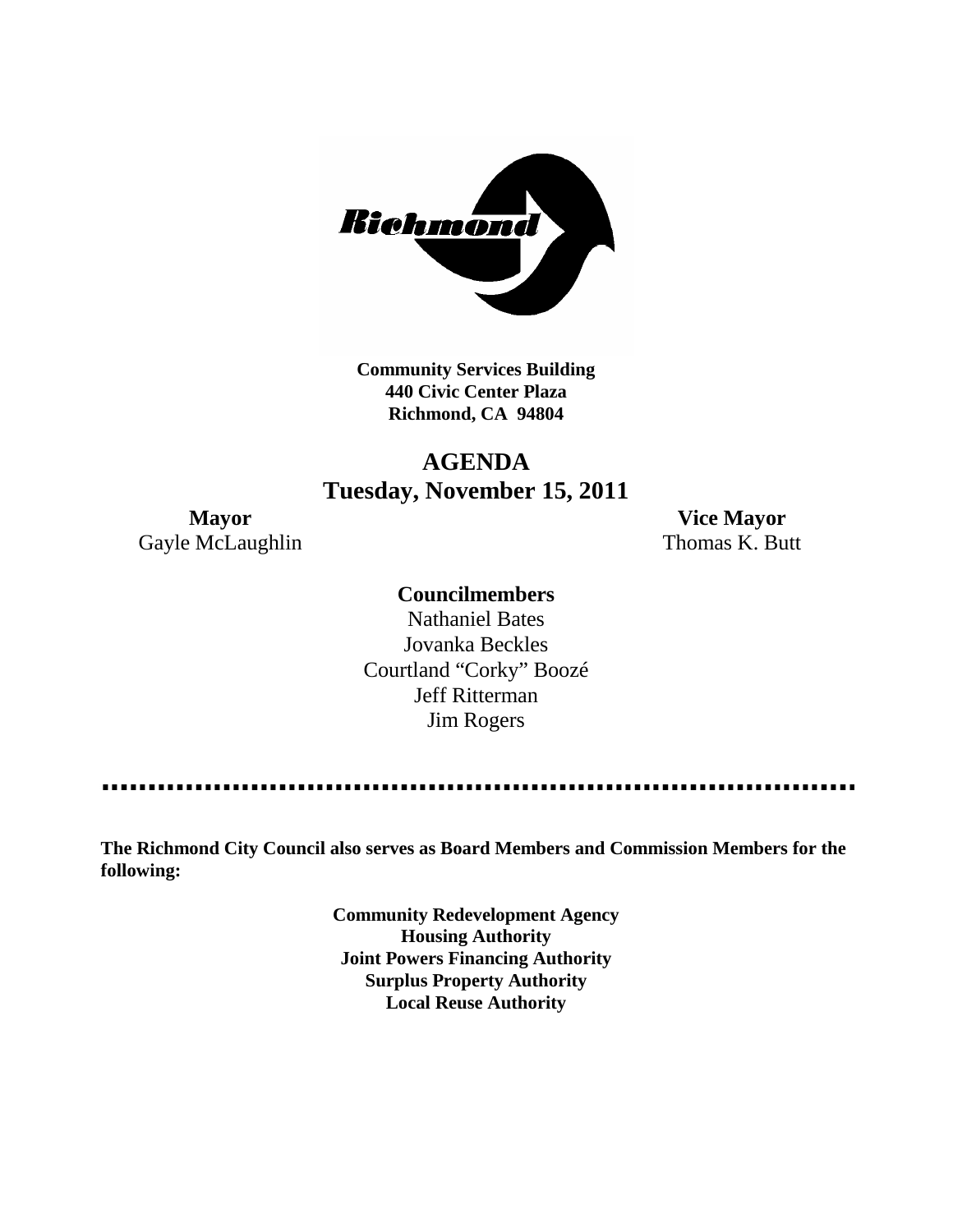# **MEETING PROCEDURES**

The City of Richmond encourages community participation at its City Council meetings and has established procedures that are intended to accommodate public input in a timely and time-sensitive way. As a courtesy to all members of the public who wish to participate in City Council meetings, please observe the following procedures:

**PUBLIC COMMENT ON AGENDA ITEMS:** Anyone who desires to address the City Council on items appearing on the agenda must complete and file a pink speaker's card with the City Clerk **prior** to the City Council's consideration of the item. Once the City Clerk has announced the item and discussion has commenced, no person shall be permitted to speak on the item other than those persons who have submitted their names to the City Clerk. Your name will be called when the item is announced for discussion. **Each speaker will be allowed TWO (2) MINUTES to address the City Council on NON-PUBLIC HEARING items listed on the agenda.**

**OPEN FORUM FOR PUBLIC COMMENT:** Individuals who would like to address the City Council on matters not listed on the agenda or on **Presentations, Proclamations and Commendations, Report from the City Attorney, or Reports of Officers** may do so under Open Forum. All speakers must complete and file a pink speaker's card with the City Clerk **prior** to the commencement of Open Forum. **The amount of time allotted to individual speakers shall be determined based on the number of persons requesting to speak during this item. The time allocation for each speaker will be as follows: 15 or fewer speakers, a maximum of 2 minutes; 16 to 24 speakers, a maximum of 1 and one-half minutes; and 25 or more speakers, a maximum of 1 minute.**

#### **SPEAKERS ARE REQUESTED TO OCCUPY THE RESERVED SEATS IN THE FRONT ROW BEHIND THE SPEAKER'S PODIUM AS THEIR NAME IS ANNOUNCED BY THE CITY CLERK.**

**CONSENT CALENDAR:** Consent Calendar items are considered routine and will be enacted, approved or adopted by one motion unless a request for removal for discussion or explanation is received from the audience or the City Council. A member of the audience requesting to remove an item from the Consent Calendar must complete and file a speaker's card with the City Clerk **prior to the City Council's consideration of Agenda Review.** An item removed from the Consent Calendar may be placed anywhere on the agenda following the City Council's agenda review.

*The City Council's adopted Rules of Procedure recognize that debate on policy is healthy; debate on personalities is not. The Chairperson has the right and obligation to cut off discussion that is too personal, too loud, or too crude.*

**\*\*\*\*\*\*\*\*\*\*\*\*\*\*\*\*\*\*\*\*\*\*\*\*\*\*\*\*\*\*\*\*\*\*\*\*\*\*\*\*\*\*\*\*\*\*\*\*\*\*\*\*\*\*\*\*\*\***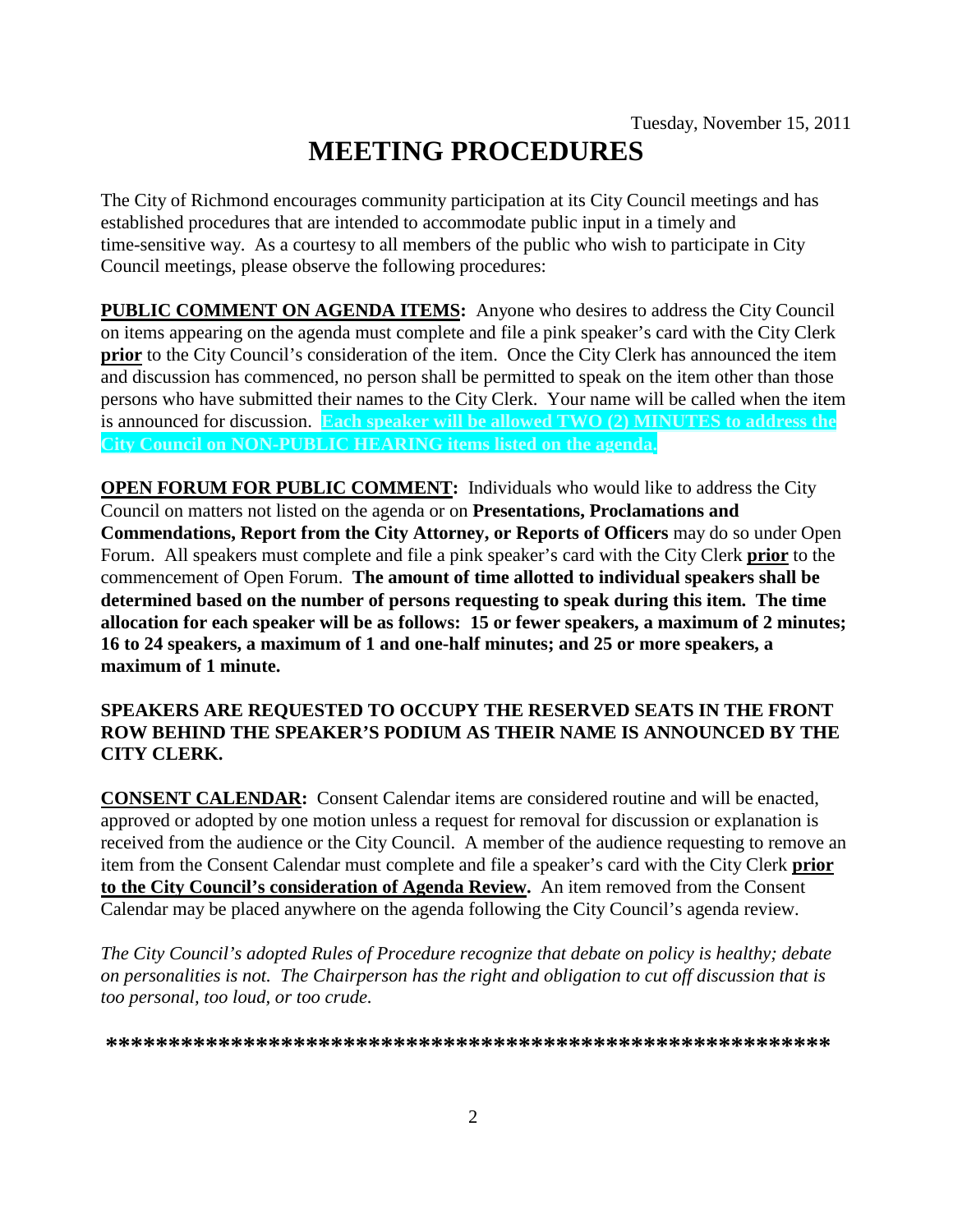# **EVENING OPEN SESSION**

#### 5:00 p.m.

#### **A. ROLL CALL**

**B. PUBLIC COMMENT**

#### **C. ADJOURN TO CLOSED SESSION**

# **CLOSED SESSION**

Shimada Room of the Community Services Building

#### **A. CITY COUNCIL**

**A-1.** LIABILITY CLAIMS - PENDING LITIGATION (Government Code Section 54956.9):

Wilicia Davis vs. City of Richmond

Angelique Jones vs. City of Richmond

**A-2.** CONFERENCE WITH LEGAL COUNSEL - EXISTING LITIGATION (Subdivision [a] of Government Code Section 54956.9):

City of Richmond vs. Upstream

Booker vs. City of Richmond

Jenkins vs. City of Richmond

**A-3.** CONFERENCE WITH LEGAL COUNSEL - ANTICIPATED LITIGATION (Significant exposure to litigation pursuant to Subdivision (b) of Government Code Section 54956.9):

One Case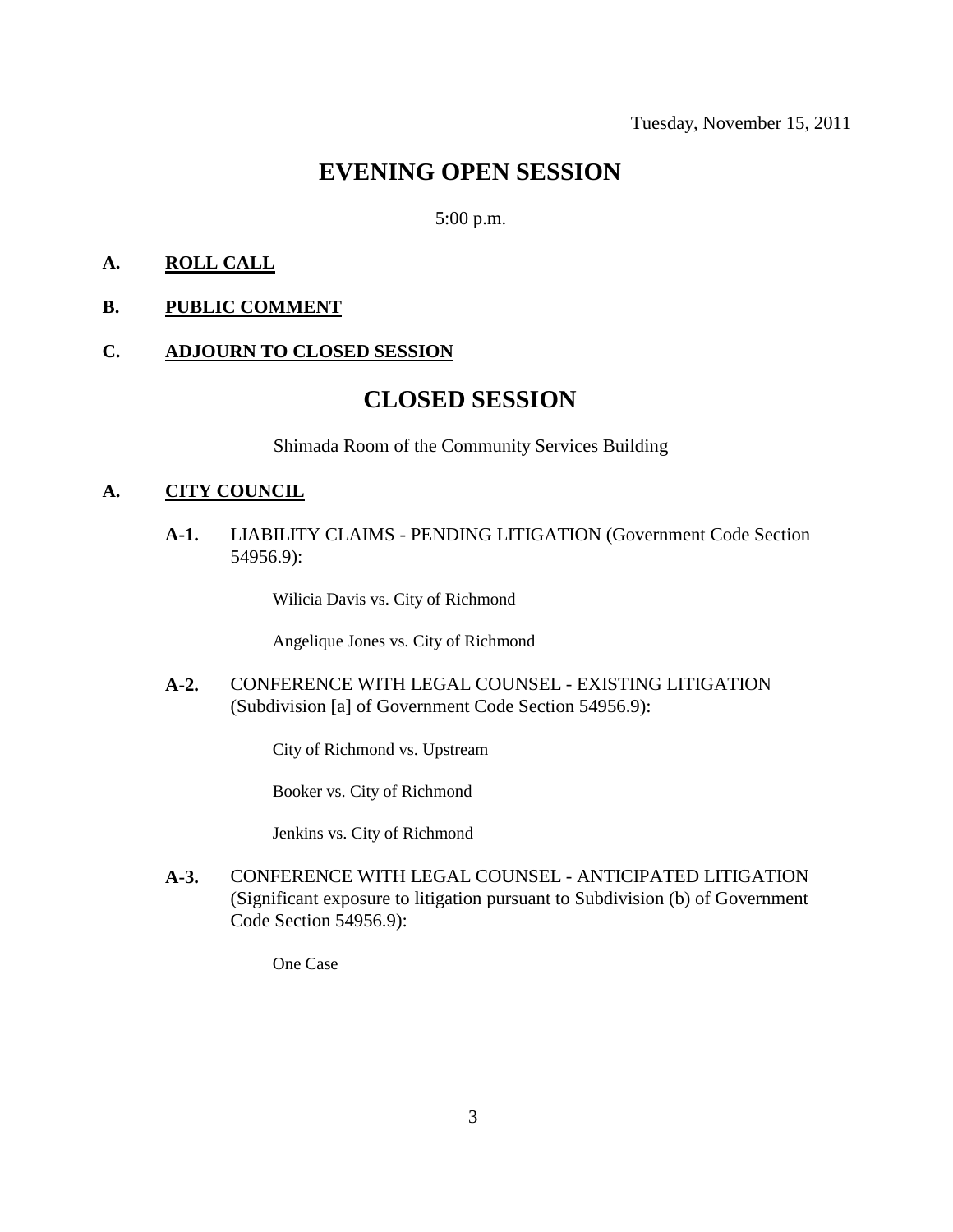#### **A-4.** CONFERENCE WITH REAL PROPERTY NEGOTIATOR (Government Code Section 54956.8):

Property: Point Molate (site of former Naval Fuel Depot) Agency Negotiators: Bill Lindsay and Bruce Goodmiller Negotiating Party: Upstream Point Molate LLC Under Negotiation: Price and Terms of Payment

# **JOINT MEETING OF THE RICHMOND REDEVELOPMENT AGENCY/RICHMOND CITY COUNCIL**

6:30 p.m.

- **A. PLEDGE TO THE FLAG**
- **B. ROLL CALL**
- **C. STATEMENT OF CONFLICT OF INTEREST**
- **D. OPEN FORUM FOR PUBLIC COMMENT**
- **E. AGENDA REVIEW**

#### **F. PRESENTATIONS, PROCLAMATIONS, AND COMMENDATIONS**

**F-1.** PROCLAMATION honoring National Community Foundation Week, November 12th through November 18th, 2011- Mayor's Office (Mayor McLaughlin 620- 6503).

#### **G. REPORT FROM THE CITY ATTORNEY OF FINAL DECISIONS MADE AND NON-CONFIDENTIAL DISCUSSIONS HELD DURING CLOSED SESSION**

#### **H. REDEVELOPMENT AGENCY BOARD CONSENT CALENDAR**

**H-1.** ADOPT a resolution authorizing the Richmond Community Redevelopment Agency to amend its contract with Holland and Knight, LLP for legal services concerning land use and environmental matters at the Miraflores site, to increase the contract amount by \$75,000, and to extend the term to December 31, 2012. Total contract shall not exceed \$125,000 - Richmond Community Redevelopment Agency (Patrick Lynch 307-8140). This item was continued from the November 1, 2011, meeting.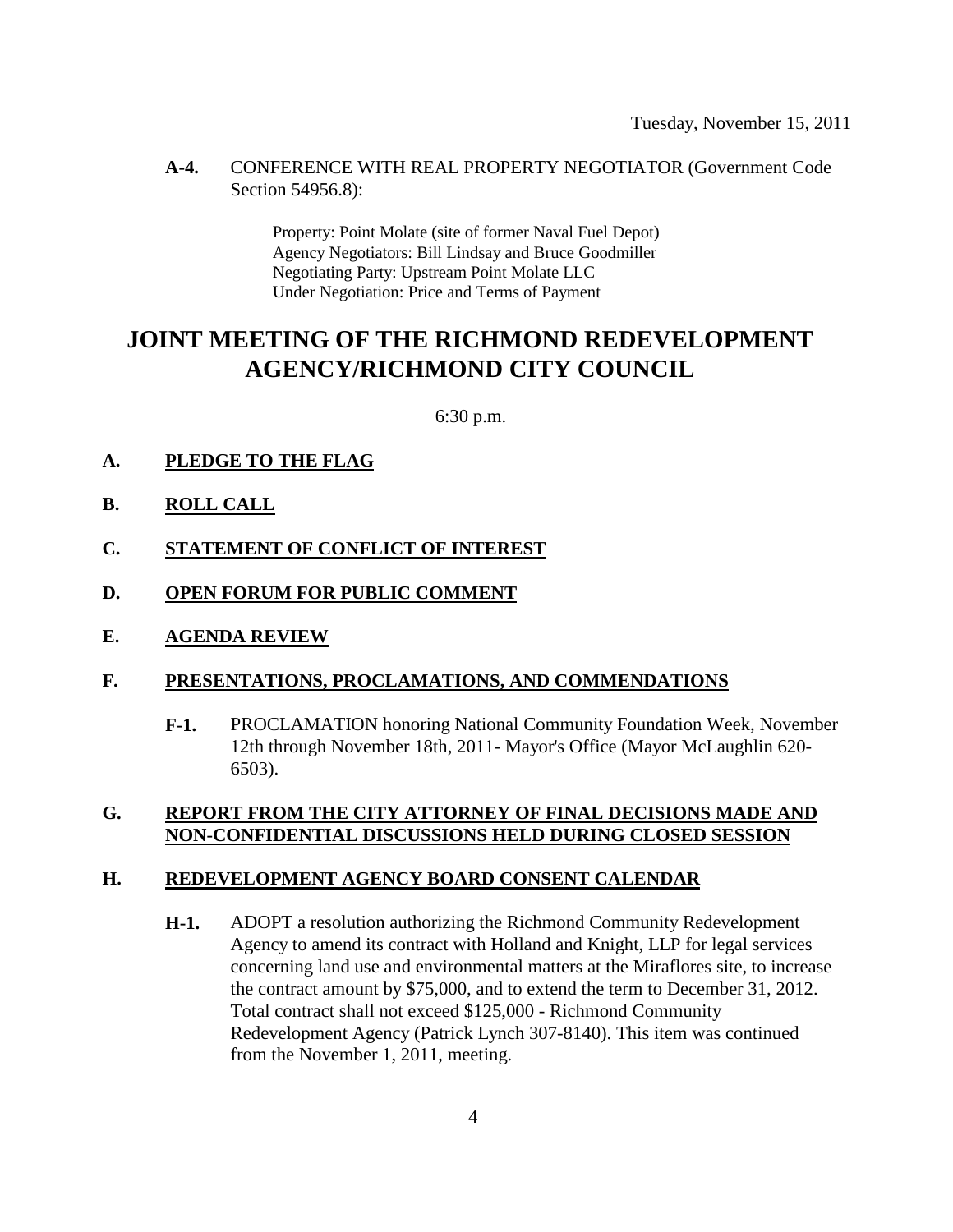#### **I. CITY COUNCIL CONSENT CALENDAR**

- **I-1.** (1) APPROVE an agreement with Richmond Community Foundation and AUTHORIZE the Library and Cultural Services Director to accept the grant in the amount of \$10,000; and (2) APPROVE an amendment to the Fiscal Year 2011-2012 Operating Budget increasing library fund revenue and expenditures in the amount of \$10,000 - Library and Cultural Services (Katy Curl 620-6554).
- **I-2.** APPROVE the purchase of a replacement aerial boom truck from Altec Industries in Dixon, California in an amount not to exceed \$105,000 for the Facilities Maintenance, Electrical Division (This item was reviewed and recommended for approval by the Finance Committee at its November 4, 2011, meeting) - Public Works Department (Yader A. Bermudez 231-3008).
- **I-3.** APPROVE the purchase of four replacement pickups from Michael Stead's Hilltop Ford in Richmond, California, for use by the Facilities Maintenance and the Parks and Landscape Divisions of Public Works, and the Recreation Department, in an amount not to exceed \$56,500 - Public Works Department (Yader A. Bermudez 231-3008).
- **I-4.** APPROVE the purchase of two replacement hybrid sedans for use by the Richmond Fire Department from Michael Stead's Hilltop Ford in Richmond, California, in an amount not to exceed \$62,000 - Public Works Department (Yader A. Bermudez 231-3008).
- **I-5.** APPROVE a contract with Icon Enterprise, Inc., dba Civic Plus, for web hosting and software maintenance and support services for the City of Richmond's website for a period of three years in an amount not to exceed \$95,000 - Information Technology Department (Sue Hartman 620-6874).
- **I-6.** (1) APPROVE an agreement with the California State Library and AUTHORIZE the Library and Cultural Services Director to accept Library Services and Technology Act (LSTA) funds in the amount of \$28,000 for the Literacy for Every Adult Program (LEAP); and (2) APPROVE an amendment to the Fiscal Year 2011-2012 Operating Budget to increase library fund revenue and expenditures in the amount of \$28,000 for the purpose of providing literacy services to City of Richmond residents - Library and Cultural Services (Katy Curl 620-6554).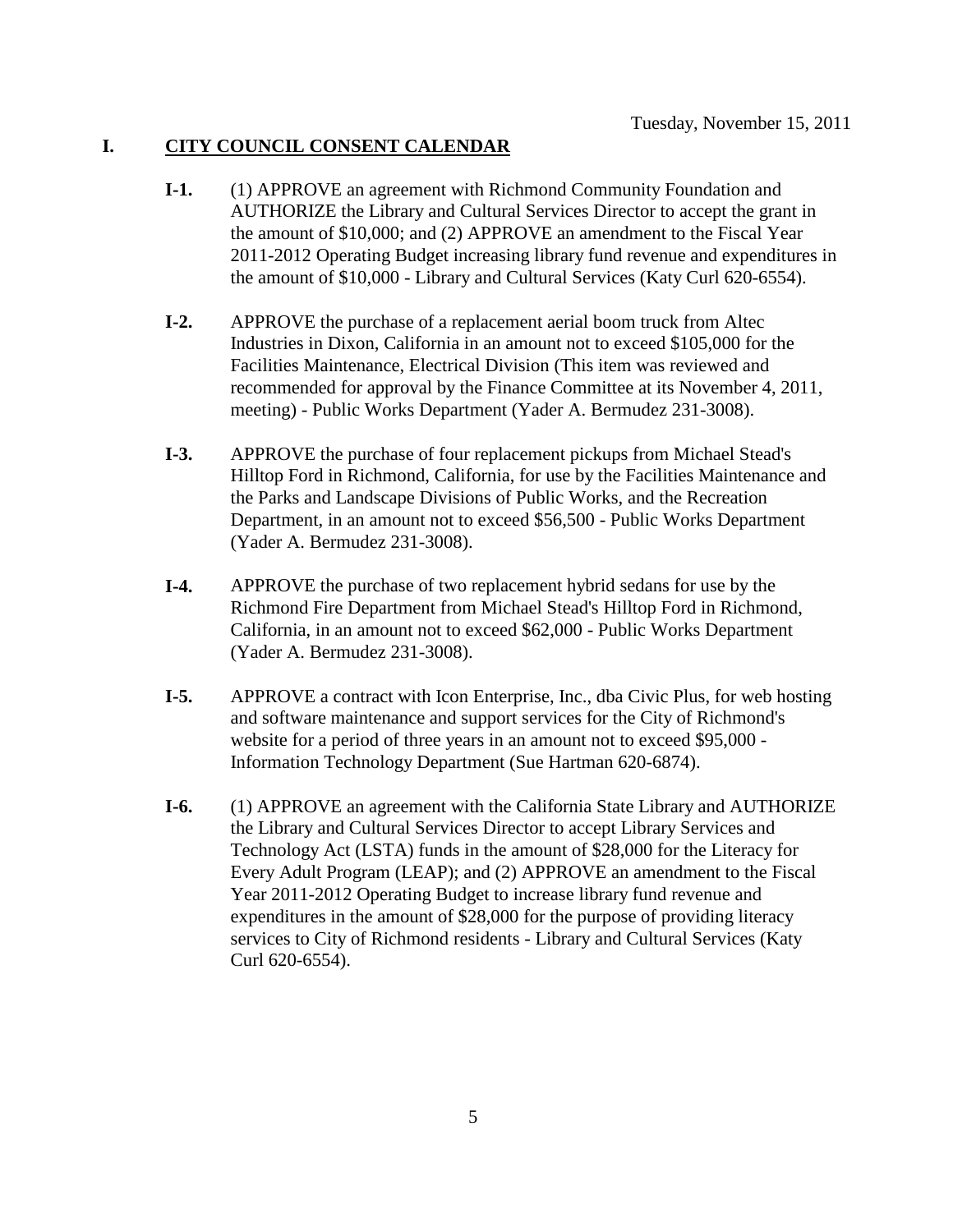- **I-7.** APPROVE the final relocation plan pursuant to state law for the residential unit at 720 Elm Avenue to facilitate the expansion and renovation of the Elm Play Lot - Public Works Department (Yader A. Bermudez, 231-3008).
- **I-8.** ADOPT a resolution authorizing as-needed mechanical building maintenance service contracts with three mechanical building contractors (Bay City Mechanical, Inc. [Richmond], Valley Facilities Management Corp. [San Jose], and Legacy Mechanical & Energy Services Inc. [San Ramon]) to perform major mechanical building maintenance services at various City facilities, including Civic Center Plaza, Main Library and the two swim centers, in an amount not to exceed \$150,000 per firm over a three-year period (This item was reviewed and recommended for approval by the Finance Committee at its October 7, 2011, meeting) - Public Works Department (Yader A. Bermudez 231-3008).
- **I-9.** APPROVE a grant-funded contract with Vallier Design Associates, Inc., to prepare a City-wide Urban Greening Master Plan in an amount not to exceed \$200,000 (This item was reviewed and recommended for approval by the Finance Committee at its November 4, 2011, meeting) - Planning and Building Services Department (Richard Mitchell 620-6706).
- **I-10.** APPROVE an emergency contract with The Finishing Touch (TFT) to effect emergency repairs to the Riggers Loft at Point Potrero Marine Terminal in an effort to mitigate further water intrusion and damage in an amount not to exceed \$15,000.00 - Port Department (Jim Matzorkis 215-4600).
- **I-11.** APPROVE an amendment to the contract with the East Bay Center for the Performing Arts (EBCPA) terminating December 31, 2011 for support of ongoing arts programs and collaborations with the City, by extending the termination date to June 30, 2012, and increasing the amount by \$60,000 for a total contract amount of \$120,000, as authorized by the Council in the Fiscal Year 2011-2012 Operating Budget - Library and Cultural Services (Katy Curl 620-6554).
- **I-12.** APPROVE an amendment to the contract with the National Institute for Art and Disabilities (NIAD) terminating December 31, 2011 for support of ongoing arts programs and collaborations with the City, by extending the termination date to June 30, 2012, and increasing the amount by \$60,000 for a total contract amount of \$120,000, as authorized by the Council in the Fiscal Year 2011-2012 Operating Budget - Library and Cultural Services (Katy Curl 620-6554).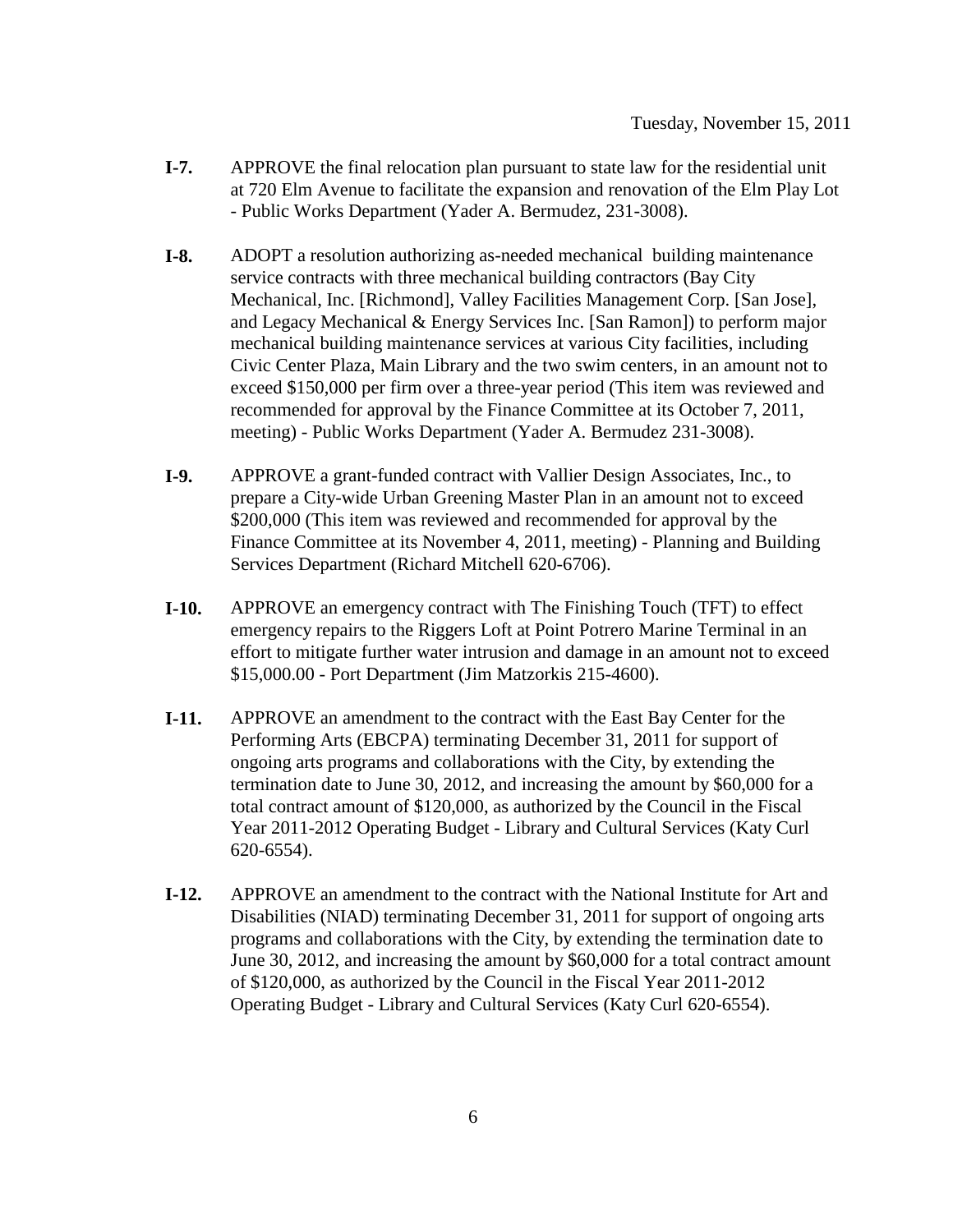- **I-13.** APPROVE an amendment to the grant-funded contract with Rising Sun Energy Center to provide energy efficiency workforce development training for RichmondBUILD grant participants. The contract amount will be increased by \$12,500 to a total amount not to exceed \$72,500. The contract term will be July 5, 2011, through June 30, 2012 - Employment and Training Department (Sal Vaca/Fred Lucero 307-8059).
- **I-14.** ADOPT a resolution approving \$50,000 in matching funds for the S.D. Bechtel, Jr. Foundation Grant awarded to the YouthWORKS Academic Program to provide after-school tutoring services for the most at-risk and in-risk youth of the Richmond community - Employment and Training Department (Sal Vaca/Jay Leonhardy 307-8006).
- **I-15.** APPROVE a grant-funded contract with BKF Engineers, a Richmond-based firm, for design and engineering services during the design coordination phase of the Port Security Fiber Network project in an amount not to exceed \$96,945.00 - Port Department (Jim Matzorkis 215-4600).
- **I-16.** ACCEPT the work completed by Plant Construction Company L. P. under the Winehaven National Register Historic District, Point Molate Emergency Structural Stabilization Project in the Fiscal Years 2010/2011 and 2011/2012 for a final design-build cost of \$538,829 - Engineering Services Department (Edric Kwan/Joel Camacho 620-5482).
- **I-17.** ADOPT a resolution to support collaborating with the West Contra Costa Integrated Waste Management Authority (WCCIWMA)/RecycleMore and its member agencies during the procurement process for solid waste post-collection services for the year 2014 and beyond, and to support a competitive procurement process - City Manager's Office (Bill Lindsay 620-6512).
- **I-18.** APPROVE an amendment to the existing contract with ENVIRON for preparation of a Revised Environmental Impact Report (EIR) for the Chevron Revised Renewal Project, increasing the payment limit by \$1,000,000, in an amount not to exceed \$1.75 million. As project applicant, Chevron is responsible for funding this contract - Planning and Building Services Department (Richard Mitchell 620-6706). This item was continued from the November 1, 2011, meeting.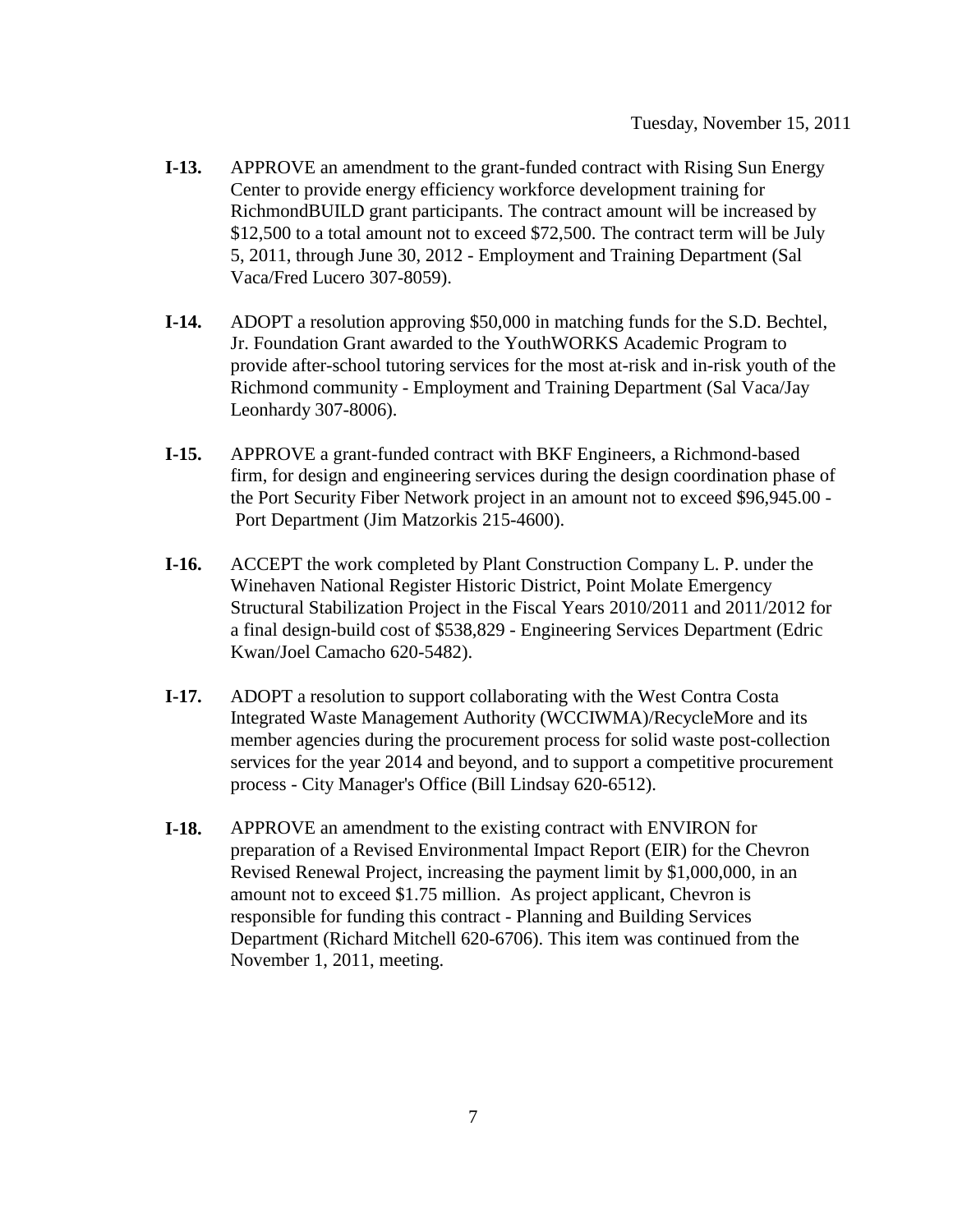- **I-19.** APPROVE a third amendment to the legal services agreement with Holland & Knight, LLP to provide continued legal representation for the Revised Environmental Impact Report (EIR) for the Revised Chevron Renewal Project, increasing the amount by \$500,000 to a total of \$1,000,000, and extending the term to June 30, 2013. As project applicant, Chevron is responsible for funding this contract - City Attorney's Office (Randy Riddle 620-6509). This item was continued from the November 1, 2011, meeting.
- **I-20.** APPROVE a fifth amendment to the contract with the Law Firm of Meyers, Nave, Riback, Silver & Wilson to continue to represent the City in the lawsuits entitled Booker vs. City of Richmond, et al., and Jenkins vs. City or Richmond, et al., increasing the contract amount by \$900,000 to a total of \$2,800,000. The amendment also extends the term to December 31, 2012 - City Attorney's Office (Randy Riddle 620-6509). This item was continued from the November 1, 2011, meeting.
- **I-21.** APPROVE the purchase of two replacement police pursuit cars from Bay City Chevrolet of Oakland, California, for use by the Police Department's patrol unit in an amount not to exceed \$59,500 - Public Works Department (Yader A. Bermudez 231-3008). This item was continued from the November 1, 2011, meeting.
- **I-22.** APPROVE the purchase of a replacement police recruit vehicle from Bay City Chevrolet, of Oakland, California, for use by the Police Department's Recruiting Division, in an amount not to exceed \$26,500 - Public Works Department (Yader A. Bermudez 231-3008). This item was continued from the November 1, 2011, meeting.
- **I-23.** APPROVE the purchase of two replacement police detective cars from Bay City Chevrolet of Oakland, California, for use by the Police Department's Detective Unit, in an amount not to exceed \$56,500 - Public Works Department (Yader A. Bermudez 231-3008). This item was continued from the November 1, 2011, meeting.
- **I-24.** APPROVE the purchase of a replacement box van from Albany Ford in Albany, California, for use by the Facilities Maintenance Division of Public Works, in an amount not to exceed \$26,000 - Public Works Department (Yader A. Bermudez 231-3008). This item was continued from the November 1, 2011, meeting.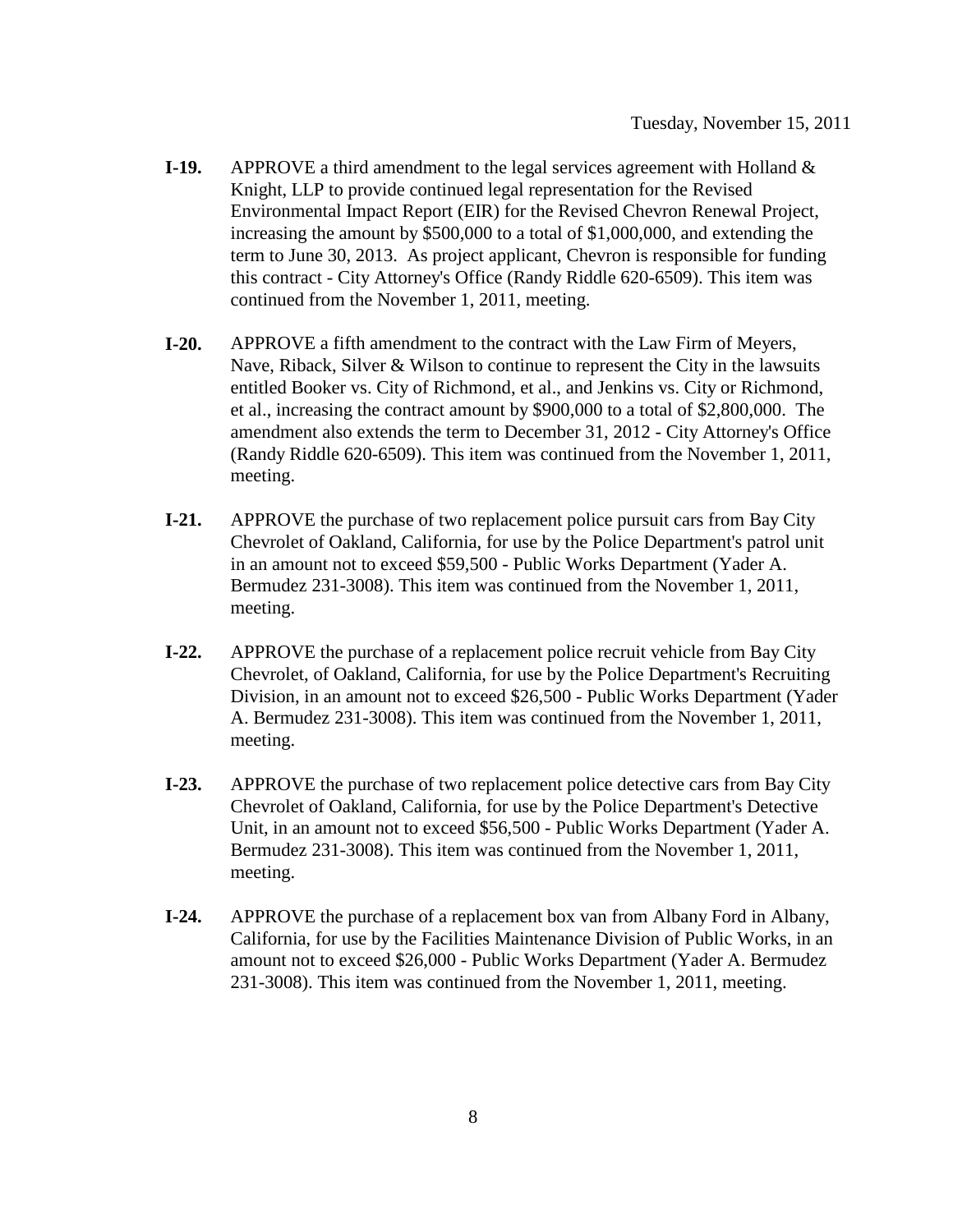- **I-25.** APPROVE an emergency contract with Harris Electric for work completed to repair a 15KV transformer and switchgear to restore power to the Point Molate Wastewater Treatment Plant, in an amount not to exceed \$19,400 - Public Works Department (Yader A. Bermudez 231-3008). This item was continued from the November 1, 2011, meeting.
- **I-26.** APPROVE a three-year contract with R&S Erection of Richmond, California, to provide service, repairs, and/or replacement of automatic overhead garage doors and gates on an as-needed basis, in an amount not to exceed \$25,000 per fiscal year through FY 2013-2014 - Public Works Department (Yader A. Bermudez 231-3008).
- **I-27.** AUTHORIZE international travel in December 2011 by Councilmembers Bates and Boozé, and by City Manager Bill Lindsay and Port Director Jim Matzorkis, to Shimada, Japan as part of a delegation of public officials to commemorate the 50th anniversary of the Richmond-Shimada sister city relationship, and to sister city Zhoushan, China for scheduled meetings to discuss preliminary findings of a joint marketing study being undertaken by the ports of Richmond and Zhoushan - Councilmember Bates (620-6861).
- **I-28.** APPROVE a standing purchase order with Telfer Oil Company to provide various emulsion oils for asphalt paving and pothole repairs in an amount not to exceed \$50,000 per year for a three-year term (This item was reviewed and recommended for approval by the Finance Committee at its October 7, 2011, meeting) - Public Works Department (Yader Bermudez 231-3008).
- **I-29.** ADOPT a resolution authorizing service contracts for two building inspection services, three plan check services, 14 CEQA, 13 NEPA, and 11 urban design and architecture firms for as-needed services in an amount not to exceed \$300,000 per firm over a three-year period (This item was reviewed and recommended for approval by the Finance Committee at its November 4, 2011, meeting.) - Planning and Building Services Department (Richard Mitchell 620- 6706).
- **I-30.** ADOPT a resolution to accept and appropriate grant funds from the Association of Bay Area Governments for: (1) Bay Trail Gap Closure between Shipyard 3 and Brickyard Cove (construction phase) in the amount of \$150,000; and (2) Bay Trail from Ferry Point Tunnel to Cutting Boulevard (design phase) in the amount of \$20,000, and appoint the city manager or designee to administer the funds - Engineering Services Department (Edric Kwan/Joel Camacho 620-5482).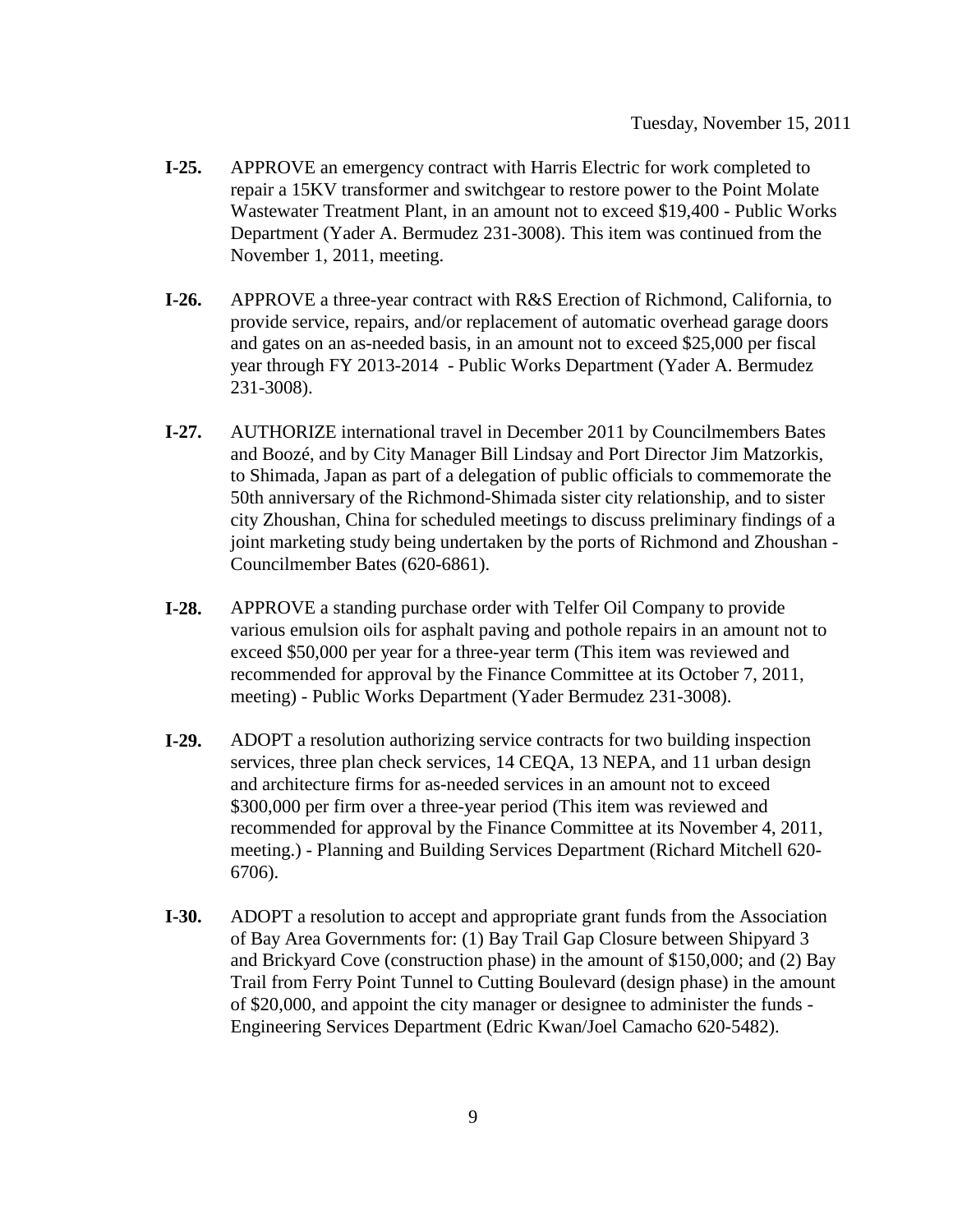- **I-31.** ADOPT a resolution of local support for a grant application to the State of California Strategic Growth Council in the amount of \$950,408 for the Ohlone Greenway Completion - Baxter Creek Restoration Project, and, if the grant is awarded, ACCEPT and APPPROPRIATE the funds received - Engineering Services Department (Edric Kwan/Joel Camacho 620-5482).
- **I-32.** ADOPT a resolution approving the application for grant funds for the Urban Greening Grant Program under the Safe Drinking Water, Water Quality And Supply, Flood Control, River and Coastal Protection Bond Act of 2006 (Proposition 84) for the Mathieu Court Alley Greening Project - Planning and Building Services Department (Richard Mitchell 620-6706).
- **I-33.** APPROVE the following appointment and re-appointment: Design Review Board: Brenda Muñoz, term expiring April 21, 2013; Raymond Welter, Incumbent, term expiring April 21, 2013 - Mayor's Office (Mayor McLaughlin 620-6503).
- **I-34.** APPROVE the proposed new tow service contract as to form and ADOPT a resolution raising the existing tow fees - Police Department (Chief Chris Magnus 621-1802). This item was continued from the November 1, 2011, meeting.

#### **J. RESOLUTIONS**

- **J-1.** ADOPT a resolution asking Chevron to drop its property tax appeals Mayor McLaughlin (620-6503), Councilmember Ritterman (620-6581), and Vice Mayor Butt (620-6581).
- **J-2.** DIRECT staff to explore the adoption of a policy prohibiting the City from investing in corporations that have not paid income tax, and requiring the City to divest any City funds invested in those corporations - Councilmembers Beckles (620-6568), Ritterman (620-6636) and Mayor McLaughlin (620-6503).

### **K. COUNCIL AS A WHOLE**

**K-1.** RECEIVE and DISCUSS a presentation from the San Francisco Bay Regional Water Quality Control Board and Terraphase Engineering regarding Proposed Tentative Order with Updated Site Cleanup Requirements for Point Molate and related remediation issues, and DIRECT staff to provide Council input to the Water Board consistent with Council discussion - City Manager's Office (Bill Lindsay 620-6512).